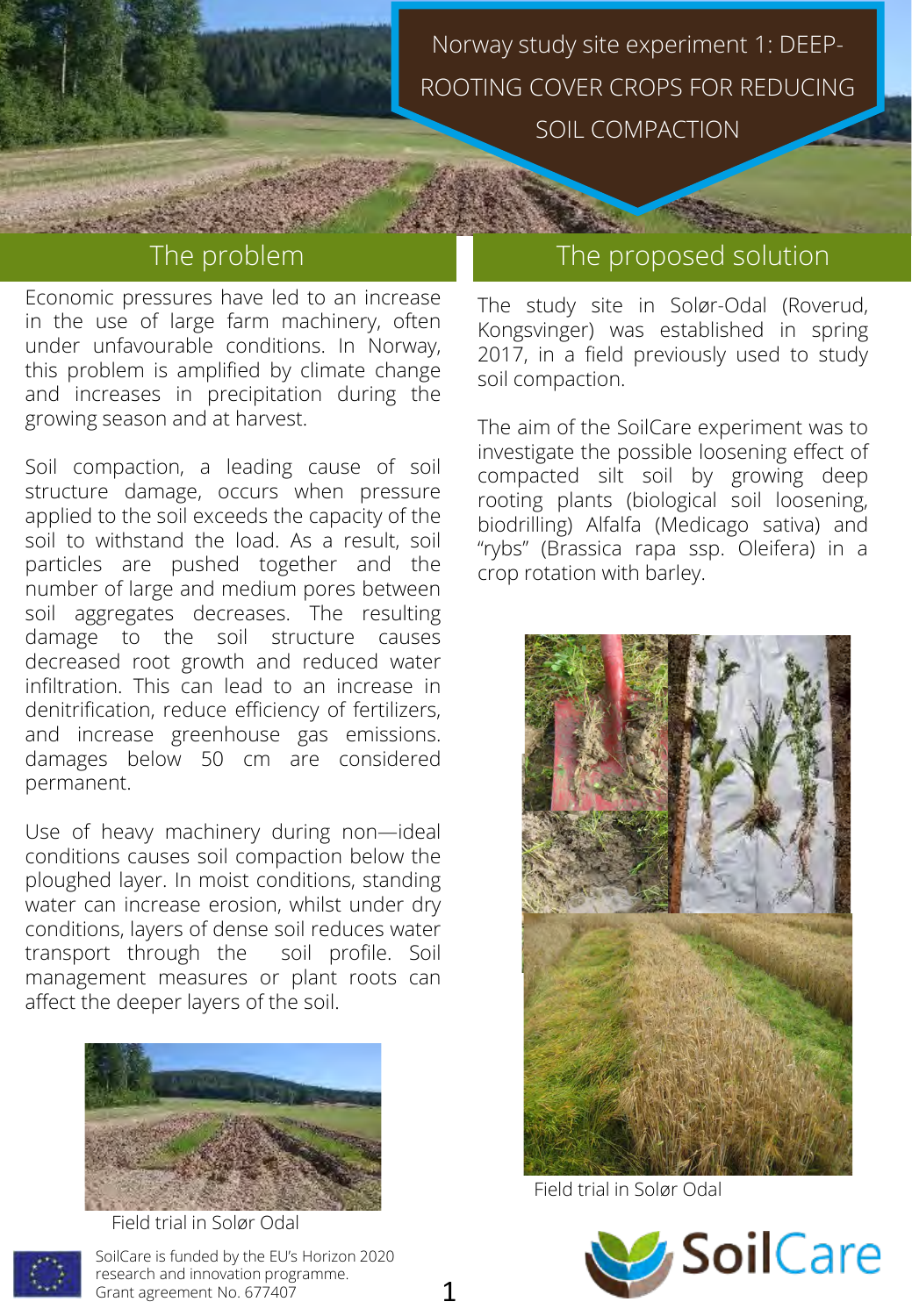# Experimental design



The plots were compacted in 2015 by multiple wheeling (10x) with either 1.7 Mg or 2.8 Mg wheelload.



Figure 1. Barley yield (kg/ ha) versus treatment. Yields varied between years but not so much between treatments.



Deep rooting Alfalfa





2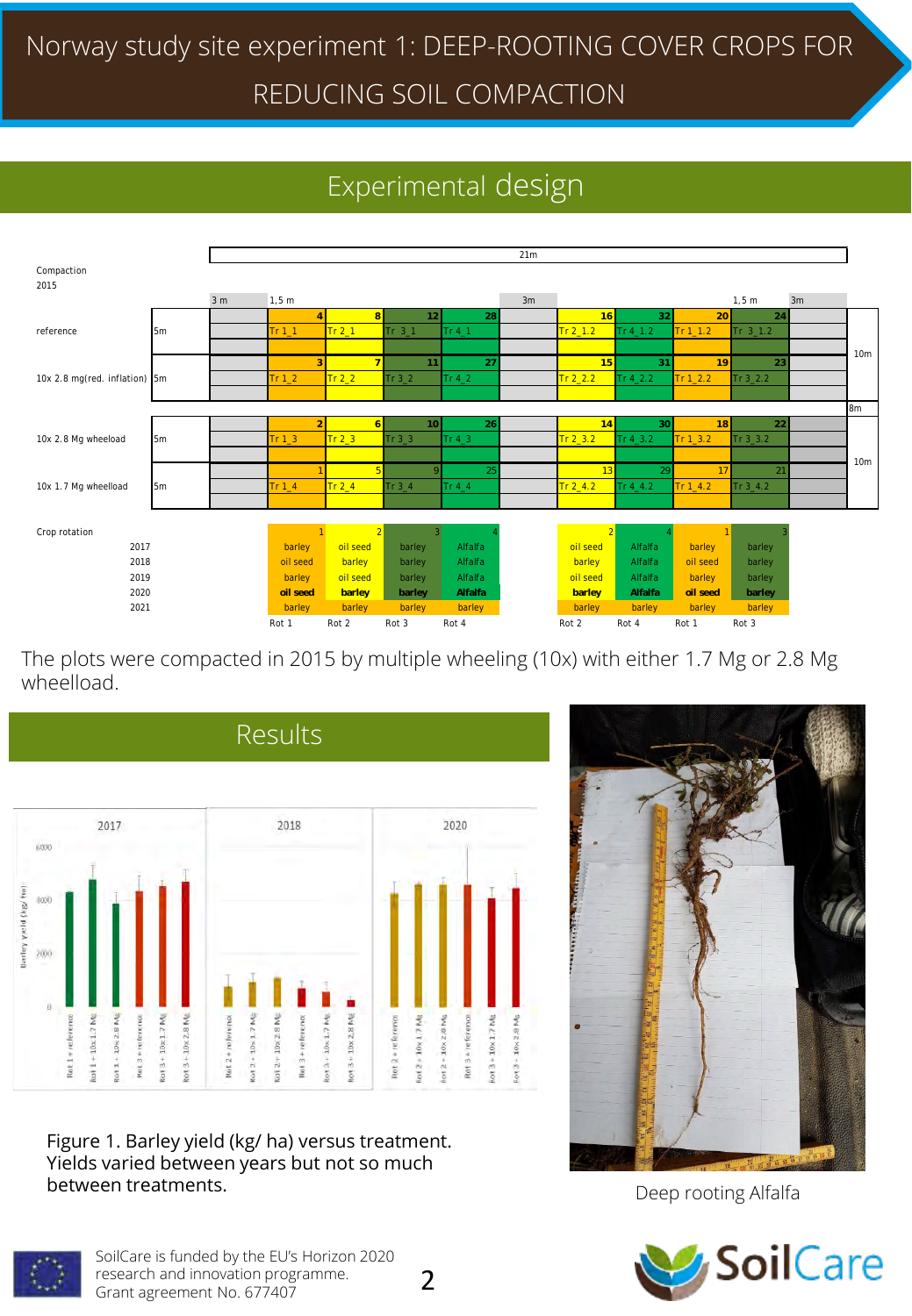

Figure 2. Soil organic carbon (10-20cm, %) versus treatment (2019).



Figure 3. Mineral N versus treatment (2019).



Roots of alfalfa in the soil during growing season 2020. Picture: T. Seehusen



SoilCare is funded by the EU's Horizon 2020 research and innovation programme. Grant agreement No. 677407

# Results **Compaction trial (2015)**



### Ruts due to compaction (2015). Picture: T. Seehusen

Despite comparatively low wheelloads and workable conditions did multiple wheeling with 2.8 mg wheel load led to severe soil compaction in both top- and subsoil in 2015.



Multiple wheeling created ruts. Picture: T. Seehusen

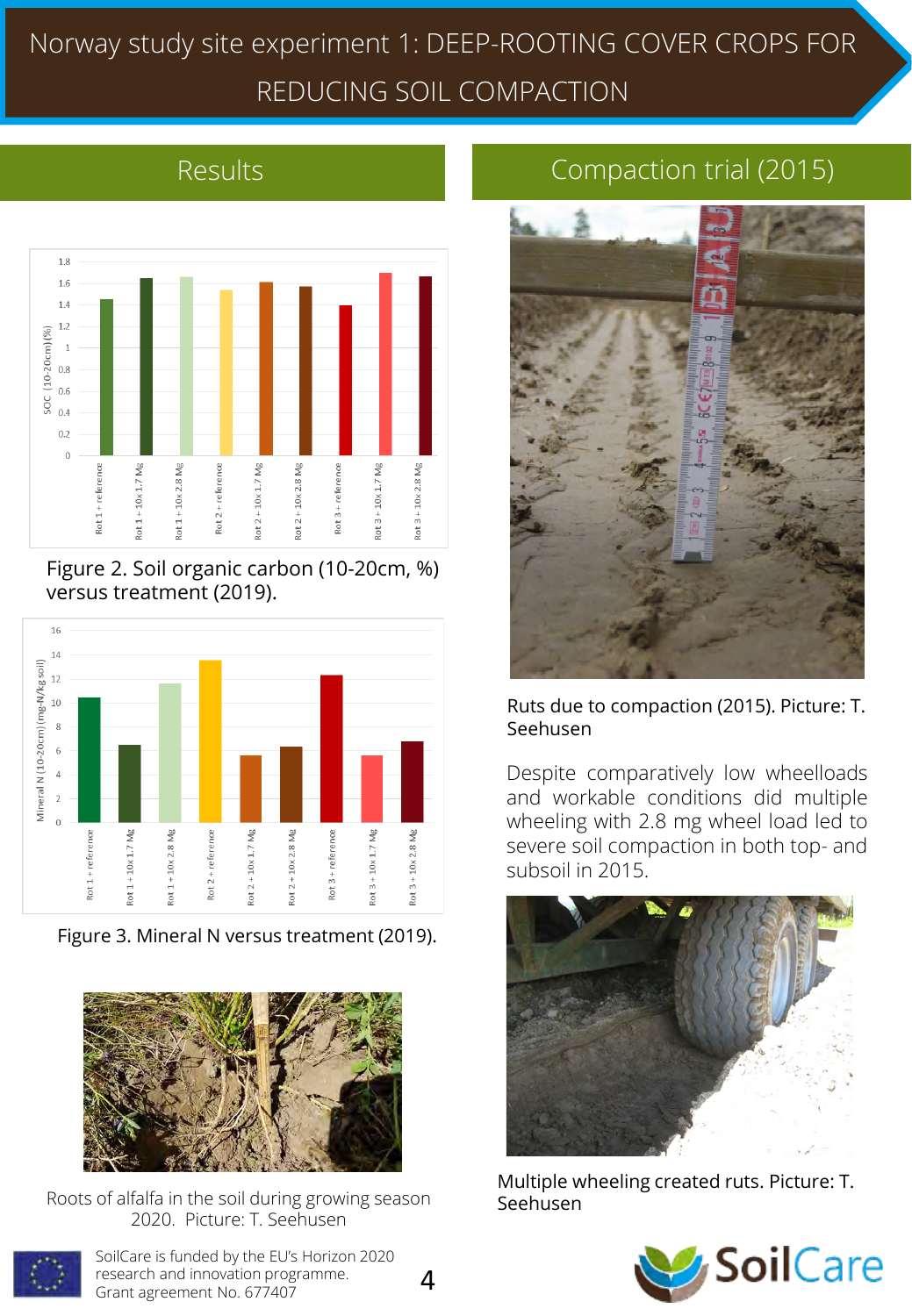# Effect of plant roots on bulk density<br>in subsoil



### Figure 4. Bulk density (40 cm) on compacted (10x 2.8 Mg wheel load) and non-compacted reference plot in 2015 and 2020

- Bulk density (BD) reflects the soil's ability to function for e.g. root growth, water movement and soil aeration
- BD was significantly increased by compaction in 2015
- BD improved especially on noncompacted reference plot (2015- 2020)
- BD in 2020 was still higher on former compacted plot
- Roots of Alfalfa (Rot 4) significantly reduced BD on compacted plot while roots of barley (Rot 3) had no effect on BD (2015- 2020)



Roots of alfalfa in the soil during growing season 2020.<br>Picture: T. Seebusen Control), the numbers are in euro/ha. Picture: T. Seehusen



SoilCare is funded by the EU's Horizon 2020 research and innovation programme. Grant agreement No. 677407

- Oilseed (turnip rape) had the potential to result in the best economic benefits. The growing season is, however, too short for this crop in this part of Norway
- Alfalfa copes better under the climatic conditions
- On the one hand, Alfalfa neither needed fertilizer nor plant protection. Since it was grown over several years, costs for establishment were only generated the first year which made Alfalfa comparatively cheap to produce
- On the other hand may crops grown over multiple years, reduce flexibility for the farmer
- In addition, Alfalfa crops are difficult to sell in Norway which may result in economic loss compared to producing cereals

| <b>Agricultural</b><br>management<br>technique | <b>Barley (control)</b> | Alfalfa (SICS) |
|------------------------------------------------|-------------------------|----------------|
| Investments costs                              | 10                      | O              |
| Maintenance costs                              | 492                     | 38.2           |
| <b>Production costs</b>                        | 0                       | O              |
| <b>Benefits</b>                                | 208                     | 208            |
| Summar y=<br>benefits-costs                    | $-294$                  | 169.8          |
| Percentage change                              | $-154.7$                |                |

Summary of the benefits of SICS (SICS vs.



4